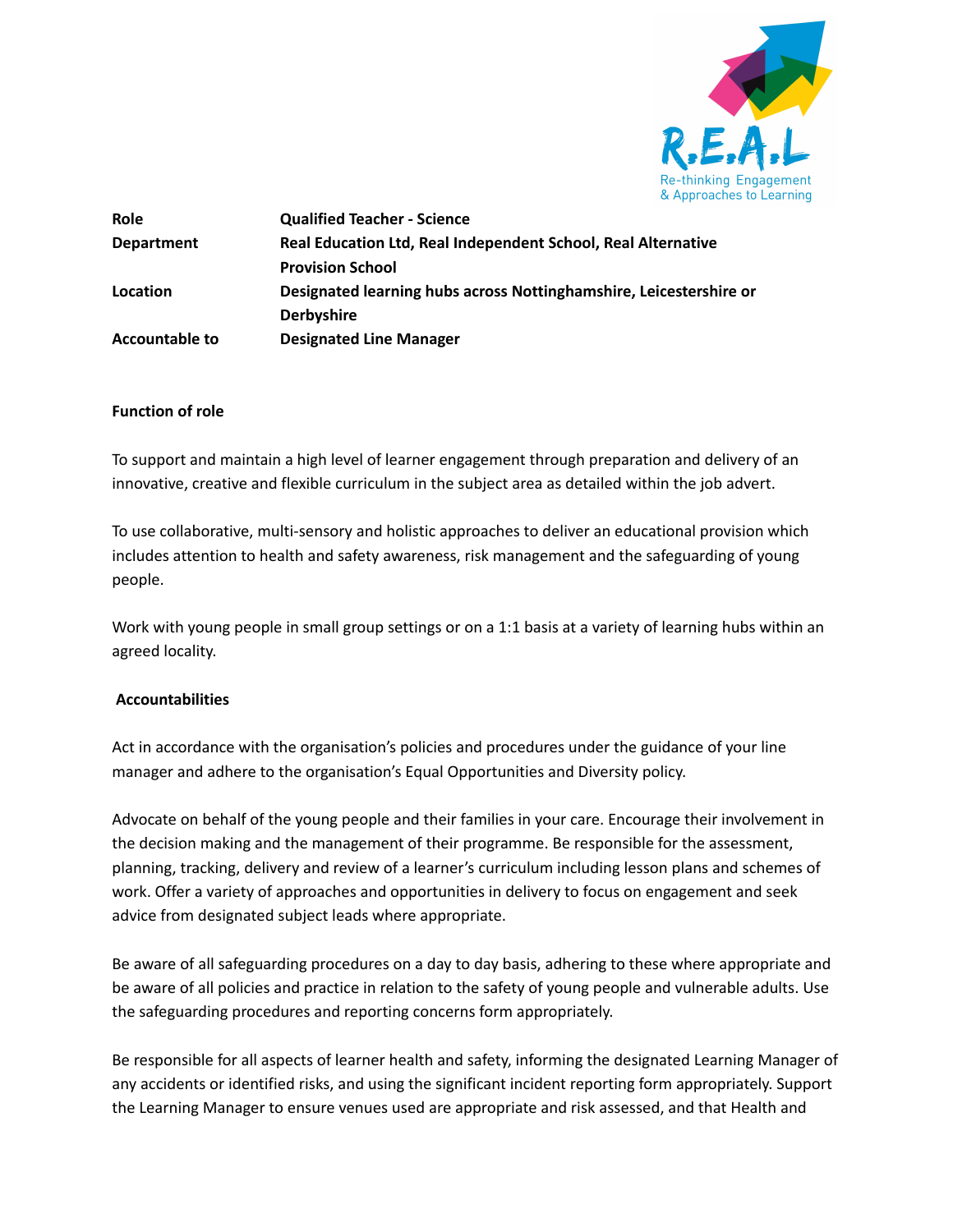Safety guidance supplied by the company is adhered to.



To support all designated Learning Managers with the collection and collation of pupil

information including learner profiles, pen pictures, risk management procedures and special educational needs and suitably differentiate your delivery to meet the identified needs.

To support all designated Learning Managers with the completion of all assessments, pupil tracking documents, progress reports and feedback reports to commissioning bodies e.g. Education, Health and Care plans, KS3 & KS4 transition planning, and post 16 opportunities.

To play an active role in the development of your subject specific curriculum by supporting the subject leads and contributing to improvement action plans. To also be responsible for your own CPD needs and be committed to the advancement of SEN teaching.

Carry out additional duties as reasonably requested by your designated line manager and be responsible for your own continuous professional development.

## **Performance indicators**

Able to meet annual performance management criteria to a good or outstanding standard.

Able to meet lesson observations within your specific subject area to a good or outstanding standard

Adherence to the accountabilities and responsibilities in this job description, and adherence to organisational policies and procedures.

Able to demonstrate outcomes thinking through regular support and supervision and through the achievement of positive outcomes for young people and vulnerable adults

## **Key values and ethos of organisation**

**Trust** 

Innovation

Achievement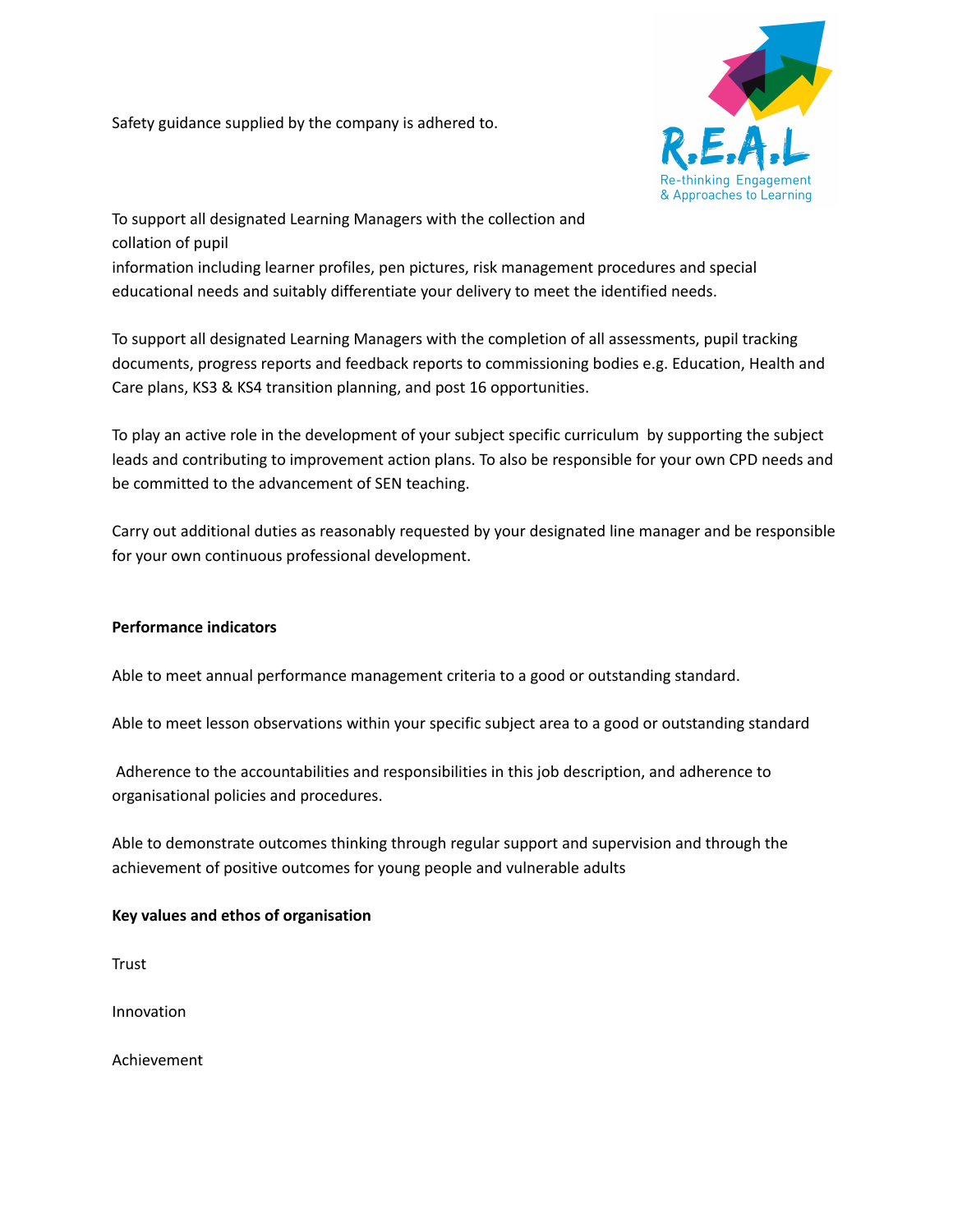

# **Person Specification**

| Knowledge                                                                                                                                                                                                                            | Essential | Desirable |
|--------------------------------------------------------------------------------------------------------------------------------------------------------------------------------------------------------------------------------------|-----------|-----------|
| Demonstrate good current knowledge of internal and external verification<br>frameworks and inspection frameworks (e.g. DfE Teacher Standards,<br><b>Ofsted Education Inspection Framework)</b>                                       | X         |           |
| Awareness of relevant legislation and guidance and implications for local<br>policy, procedure and practice (e.g. The Children's Act 2004, Children and<br>Families Act 2014, Apprenticeship, Skills and Children Learning Act 2009) | X         |           |
| Demonstrate effective knowledge (e.g. strategies and approaches)<br>regarding the current teaching practices for young people with additional<br>needs                                                                               | X         |           |
| <b>Experience</b>                                                                                                                                                                                                                    |           |           |
| Three years experience of working with children and young people or<br>vulnerable adults within an education, health or social care setting (this<br>can be with or without NQT)                                                     | X         |           |
| Evidence and experience of assessing the needs of individual young people<br>and including the development of effective resources for young people<br>with additional needs.                                                         | X         |           |
| Evidence and experience of supporting young people or vulnerable adults<br>with their learning through innovative approaches to lesson delivery                                                                                      | X         |           |
| <b>Skills</b>                                                                                                                                                                                                                        |           |           |
| Able to demonstrate effective communication                                                                                                                                                                                          | X         |           |
| Demonstrate a wide variety of ICT skills (e.g. an understanding of google<br>cloud and associated applications, microsoft packages and esafety)                                                                                      | X         |           |
| Demonstrate effective record keeping with an awareness of the Data<br>Protection Act and sharing information protocols                                                                                                               | X         |           |